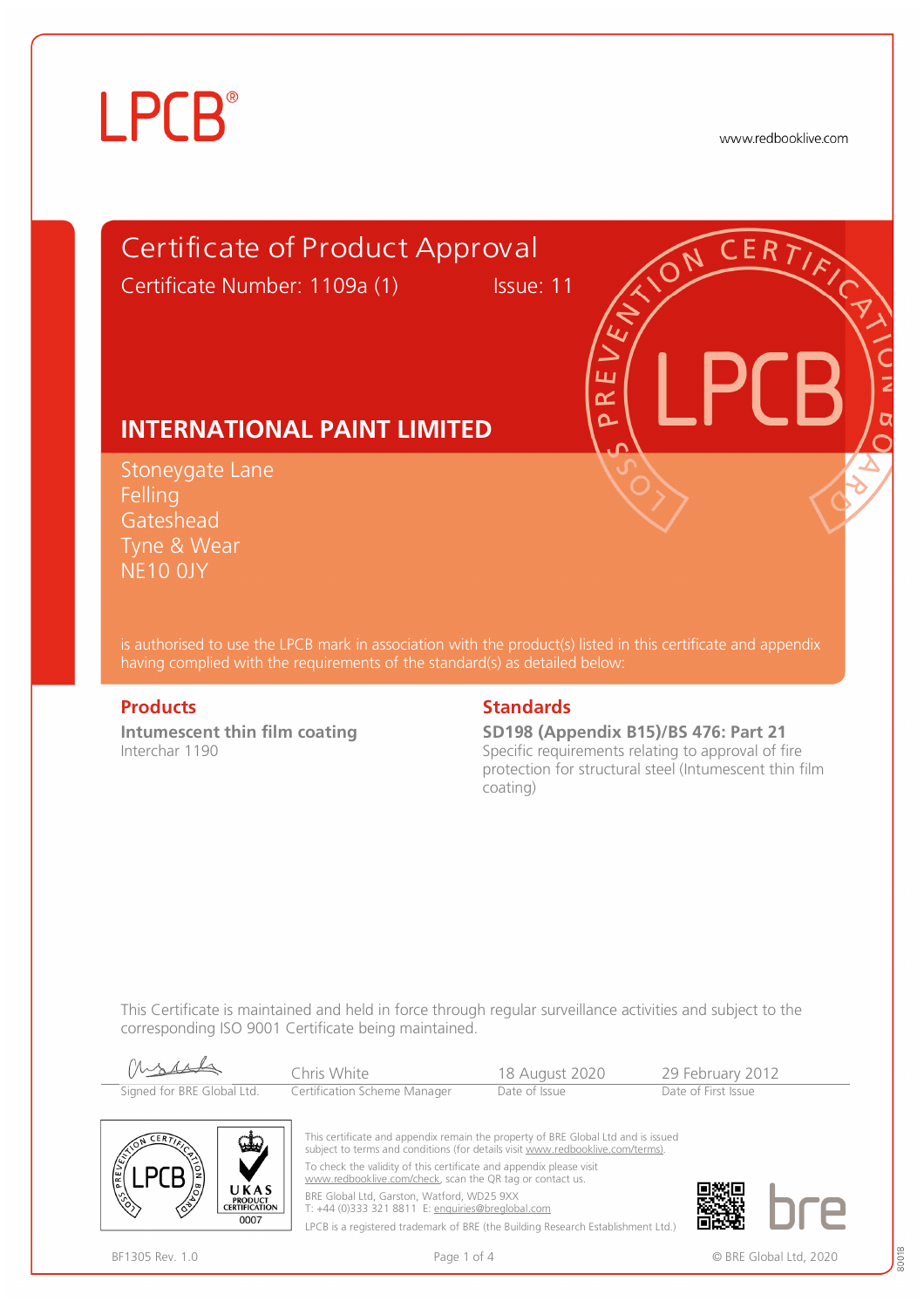## Appendix to Certificate No: 1109a (1) lssue: 11 **INTERNATIONAL PAINT LIMITED**

| <b>Product Name</b>                                                        |                                                      |                                                |                                                      |                                         |                 |  |
|----------------------------------------------------------------------------|------------------------------------------------------|------------------------------------------------|------------------------------------------------------|-----------------------------------------|-----------------|--|
| Interchar 1190                                                             |                                                      |                                                |                                                      |                                         |                 |  |
| <b>Steel Section</b>                                                       | <b>Steel</b><br>Section<br>Factor<br>Range<br>(Hp/A) | <b>DFT Dry Film</b><br>Thickness Range<br>(mm) | Critical Temperature Range (°C)                      | <b>Fire Resistance</b><br>Period (mins) | Appendix<br>No. |  |
| I-and H- section<br>beams, 3 sided<br>exposure                             | $70 - 320$                                           | $0.770 - 4.366$                                | 350, 400, 450, 500, 550, 600, 620,<br>650, 700 & 750 | 15, 30, 45,<br>60, 75, 90,<br>105 & 120 |                 |  |
| I-and H- section<br>columns, 4 sided<br>exposure                           | $50 - 365$                                           | $0.608 - 7.630$                                | 350, 400, 450, 500, 550, 600, 650,<br>700 & 750      | 15, 30, 45,<br>60, 75, 90,<br>105 & 120 | $\mathcal{P}$   |  |
| Rectangular and<br>circular hollow<br>section columns, 4<br>sided exposure | $50 - 225$                                           | $1.211 - 8.652$                                | 350, 400, 450, 500, 520, 550, 600,<br>650, 700 & 750 | 15, 30, 45,<br>60, 75, 90<br>105 & 120  | $\mathcal{L}$   |  |

### **Notes:**

- 1. Please refer to the relevant appendix number referenced in the table above to view the relationship between DFT dry film thickness, Critical Temperature and Fire Resistance Period.
- 2. LPCB Ref. 1111a/01, 1307a/01 & 1372a/01 Interchar 1190 Intumescent dry film thickness excludes the primer and top coat (where applicable) thickness. Interchar 1190 is airless spray applied in multiple coats until the desired thickness is achieved.
- 3. Results from analysis of I or H -sections are directly applicable to angles, channels and T- sections for the same section factor, whether used as individual elements or as bracing.
- 4. The results of the analysis for I and H-section columns can be applied to I- and H- section beams exposed on all four sides up to the maximum dry film thickness of 4.366 mm.

This Certificate is maintained and held in force through regular surveillance activities and subject to the corresponding ISO 9001 Certificate being maintained.





This certificate and appendix remain the property of BRE Global Ltd and is issued subject to terms and conditions (for details visit [www.redbooklive.com/terms\)](http://www.redbooklive.com/terms)). To check the validity of this certificate and appendix please visit [www.redbooklive.com/check,](http://www.redbooklive.com/check) scan the QR tag or contact us.

BRE Global Ltd, Garston, Watford, WD25 9XX T: +44 (0)333 321 8811 E: [enquiries@breglobal.com](mailto:enquiries@breglobal.com)

LPCB is a registered trademark of BRE (the Building Research Establishment Ltd.)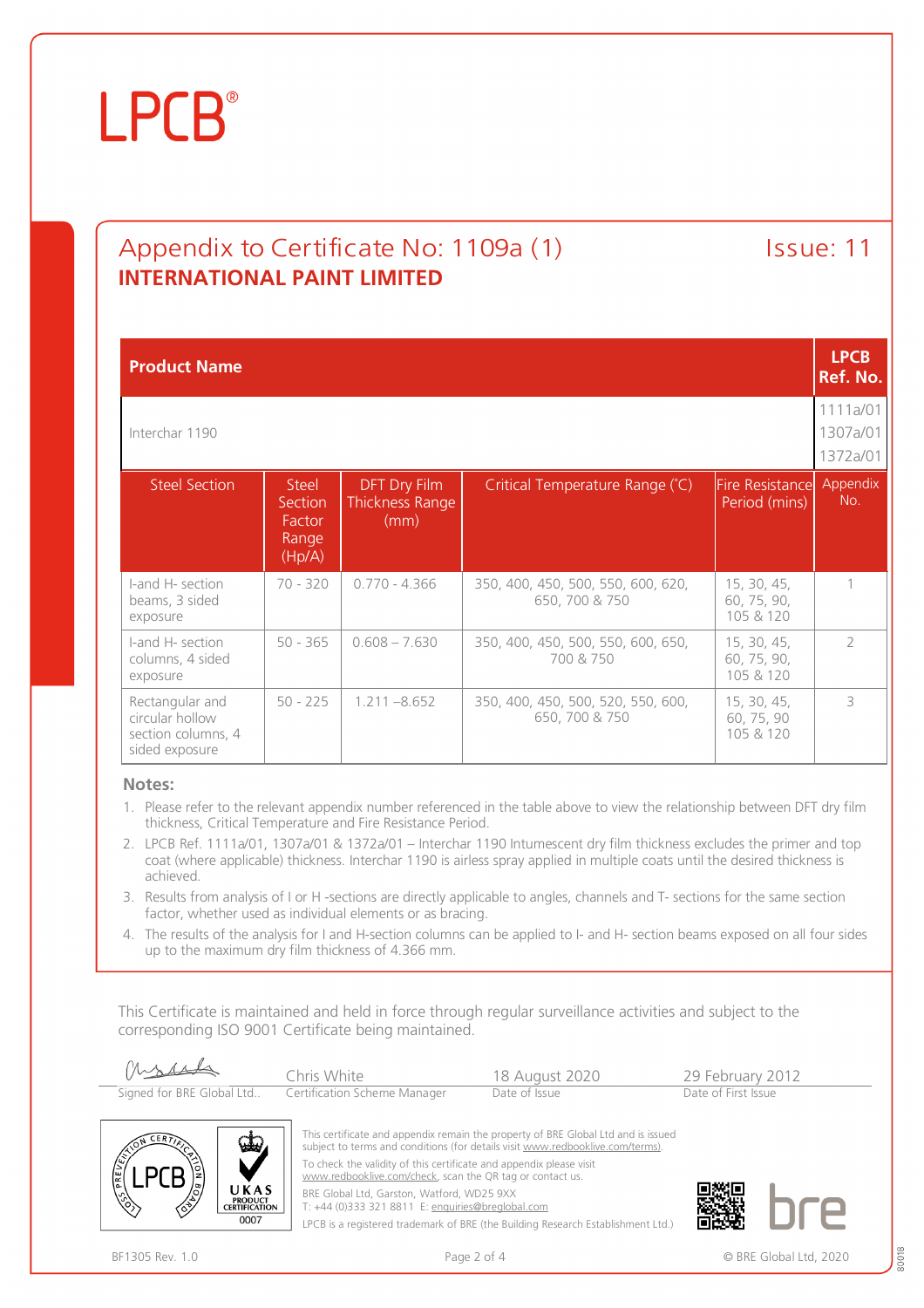## Appendix to Certificate No: 1109a (1) lssue: 11 **INTERNATIONAL PAINT LIMITED**

5. The approved coating system build-ups are shown in the table below with compatible primer and topcoat families and indicating the minimum and maximum DFT ranges for the primer and topcoats. Please refer to manufacturer for appropriate methods of application.

| Primer                                              | Primer dry film<br>thickness in microns<br>(min/max) | Intumescent    | Topcoat                                 | Topcoat dry film<br>thickness in<br>microns (min/max) |
|-----------------------------------------------------|------------------------------------------------------|----------------|-----------------------------------------|-------------------------------------------------------|
| Two component epoxy primer                          | 50/75                                                | Interchar 1190 | NO TOPCOAT                              |                                                       |
| Short/medium oil alkyd primer                       | 50/100                                               | Interchar 1190 | NO TOPCOAT                              |                                                       |
| Two component epoxy primer                          | 50/75                                                | Interchar 1190 | Two pack acrylic<br>polyurethane finish | 50/75                                                 |
| Two component epoxy primer                          | 50/75                                                | Interchar 1190 | Single pack acrylic<br>primer/finish    | 50/100                                                |
| Two component epoxy primer                          | 50/75                                                | Interchar 1190 | Single pack modified<br>acrylic finish  | 40/50                                                 |
| Zinc rich epoxy primer (first<br>coat) Followed by  | 40/40                                                | Interchar 1190 | Two pack acrylic<br>polyurethane finish | 50/75                                                 |
| Two component epoxy primer<br>(second coat)         | 50/75                                                |                |                                         |                                                       |
| Zinc rich epoxy primer (first<br>coat) Followed by  | 40/40                                                | Interchar 1190 | Single pack acrylic<br>primer/finish    | 50/100                                                |
| Two component epoxy primer<br>(second coat)         | 50/75                                                |                |                                         |                                                       |
| Short/medium oil alkyd primer                       | 50/100                                               | Interchar 1190 | Single pack acrylic<br>primer/finish    | 50/100                                                |
| Short/medium oil alkyd primer                       | 50/100                                               | Interchar 1190 | Single pack modified<br>acrylic finish  | 40/50                                                 |
| Short/medium oil alkyd primer                       | 50/100                                               | Interchar 1190 | Two pack acrylic<br>polyurethane finish | 50/75                                                 |
| Single pack acrylic primer/finish                   | 50/100                                               | Interchar 1190 | Single pack modified<br>acrylic finish  | 40/50                                                 |
| Two component epoxy primer<br>(on galvanised steel) | 50/75                                                | Interchar 1190 | Two pack acrylic<br>polyurethane finish | 50/75                                                 |

This Certificate is maintained and held in force through regular surveillance activities and subject to the corresponding ISO 9001 Certificate being maintained.

mossel Chris White 18 August 2020 29 February 2012<br>
Certification Scheme Manager Date of Issue Date of First Issue Signed for BRE Global Ltd.. Certification Scheme Manager



This certificate and appendix remain the property of BRE Global Ltd and is issued subject to terms and conditions (for details visit [www.redbooklive.com/terms\)](http://www.redbooklive.com/terms)). To check the validity of this certificate and appendix please visit [www.redbooklive.com/check,](http://www.redbooklive.com/check) scan the QR tag or contact us.

BRE Global Ltd, Garston, Watford, WD25 9XX

T: +44 (0)333 321 8811 E: [enquiries@breglobal.com](mailto:enquiries@breglobal.com)

LPCB is a registered trademark of BRE (the Building Research Establishment Ltd.)



80018